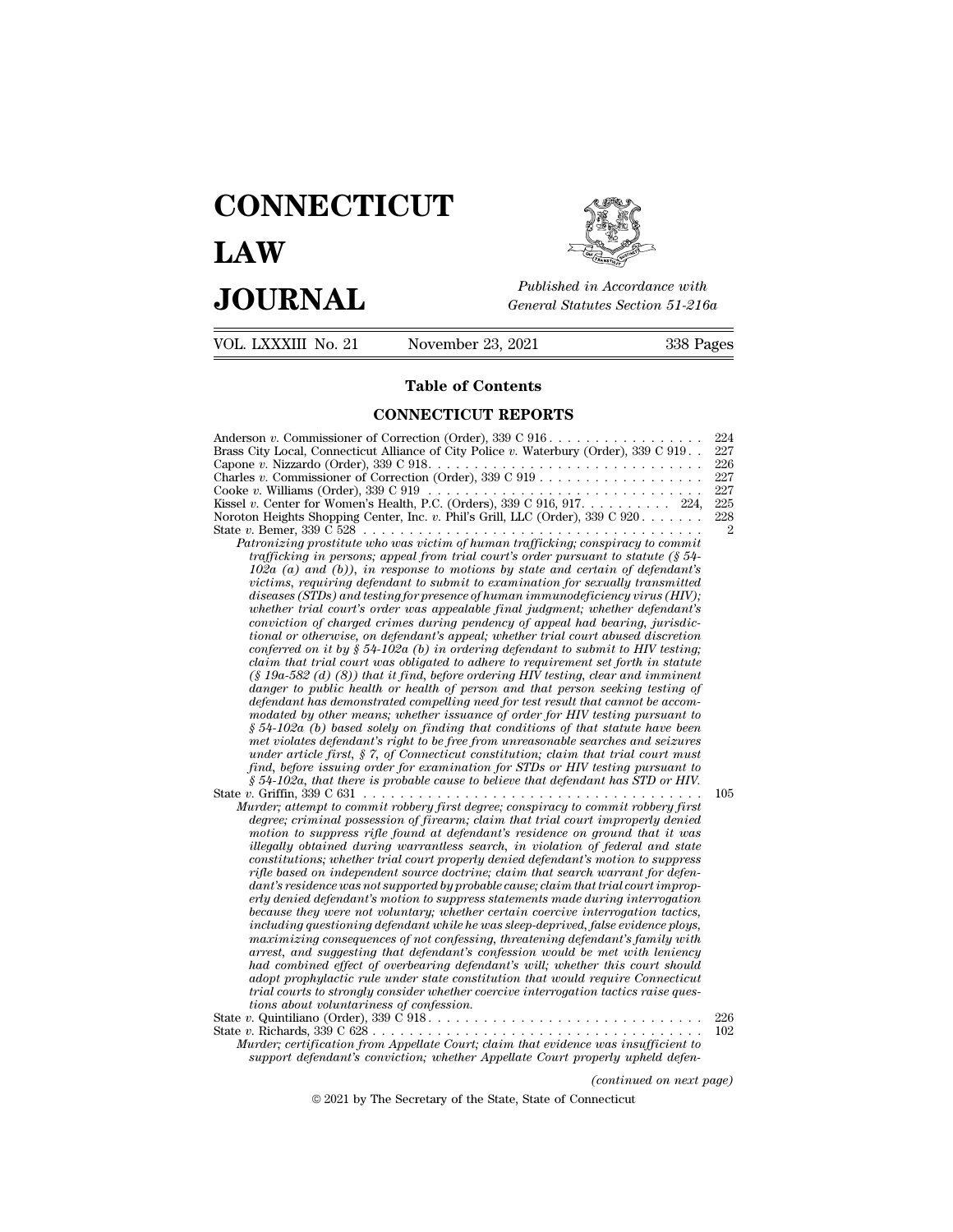Page ii **CONNECTICUT LAW JOURNAL** November 23, 2021<br> *dant's conviction; adoption of portion of Appellate Court's opinion addressing*<br> *defendant's evidentiary insufficiency claim as proper statement of applicable law*<br> *c defendant's conviction; adoption of portion of Appellate Court's opinion addressing*<br>*defendant's evidentiary insufficiency claim as proper statement of applicable law*<br>*concerning that issue.*<br>*concerning that issue.*<br>*P concerning that issue.* Page ii <u>CONNECTICUT LAW JOURNAL November 23, 2021</u><br>
dant's conviction; adoption of portion of Appellate Court's opinion addressing<br>
defendant's evidentiary insufficiency claim as proper statement of applicable law<br>
concer dant's conviction; adoption of portion of Appellate Court's opinion addressing<br>defendant's evidentiary insufficiency claim as proper statement of applicable law<br>concerning that issue.<br>State v. Silva, 339 C 598 . . . . . . dant's conviction; adoption of portion of Appellate Court's opinion addressing<br>defendant's evidentiary insufficiency claim as proper statement of applicable law<br>concerning that issue.<br> $v$ . Santiago (Order), 339 C 918<br> $v$ . *instruction; adoption of portion of Appellate Court's opinion addressing*<br>*idefendant's evidentiary insufficiency claim as proper statement of applicable law*<br>*concerning that issue.*<br>*i*. Santiago (Order), 339 C 918 . . *it councing to conviction, adoption of portion of Appeadie Courts opinion diaressing*<br> *ionecring that issue.*<br> *i*. Santiago (Order), 339 C 918<br> *i*. Silva, 339 C 598<br> *i*. Silva, 339 C 598<br> *i*. Silva, 339 C 598<br> *i*. *of murder with special circumstances; where we concerning that issue.*<br> *o. Santiago (Order), 339 C 918*<br> *o. Santiago (Order), 339 C 918*<br> *o. Silva, 339 C 598*<br> *o. Silva, 339 C 598*<br> *o. with special circumstances; unp served claim of instructional error under* State *v.* Kitchens *(299 Conn. 447); whether defendant* is an instruction as the more defined under with special circumstances; unpreserved claim that trial court incorrectly instructed jury that, if it found that there was temporal nexus between murders, it *v.* Silva, 339 C 598<br> *v. waler* with special circumstances; unpreserved claim that trial court incorrectly<br>
instructed jury that, if it found that there was temporal nexus between murders,<br>
it could find that state had p *to the special credimistances; unpreserved claim that trial court incorrectly*<br> *thicould find that state had proven* "in the course of a single transaction" element<br> *to could find that state had proven* "in the course o

*which that these halo are in the there was temporal nexus between murders, it could find that state had proven "in the course of a single transaction" element of marder with special circumstances; whether defendant is cl claim to that state had proven "in the course of a single transaction" element*<br>of murder with special circumstances; whether defendant implicitly waived unpre-<br>served claim of instructional error under State v. Kitchens *presented claim of instructional error under State w. Kitchens (299 Conn. 447);*<br>*preved claim of instructional error under State w. Kitchens (299 Conn. 447);*<br>*whether defendant's claim of instructional error failed unde mented claim of instructional error under State v. Kitchens (299 Conn. 447);*<br> *whether defendant's claim of instructional error failed under third prong of State*<br> *v. Golding (213 Conn. 233)*; whether trial court commit *whether defendant's clarm of instructional error failed under third prong of State*  $v$ . Golding (213 Conn. 233); whether trial court committed plain error by failing  $v$  to provide jury, sua sponte, with special credibil *i* Golding (213 Conn. 233); whether trial corrowide jury, sua sponte, with special creation with the differed and celendant claim that trial court violated defendant's operator claim that trial court violated defendant's to provide jury, sud sponte, with special creativity instruction as to testimony of<br>witness who defendant clained was perpetrator of victims' murders; unpreserved<br>claim that trial court violated defendant's constitutional *defendant claimed was perpetrator of victims' murders; unpreserved*<br>*ial court violated defendant's constitutional rights to counsel and to*<br>*se by precluding defense counsel from arguing during closing argu-*<br>*sence of t* 

*ASPIC, LLC v. Poitier, 208 CA 731*<br> *Lectronics of essention of the counter* and *defense counsel was making*<br> *ASPIC, LLC v. Poitier, 208 CA 731*<br> *CONNECTICUT APPELLATE REPORTS*<br> *ASPIC, LLC v. Poitier, 208 CA 731*<br> *De improper missing witness argument.*<br>
IDED CONNECTICUT APPELLATE REPORTS<br>
Debt collection; special defenses; breach of fiduciary duty; claim that trial court<br>
could not have reasonably found that defendant, general partner *commissing attribus argument.*<br> *commistion cases*<br> *connection; special defenses; breach of fiduciary duty; claim that trial court*<br> *could not have reasonably found that defendant, general partner in several limited*<br> *partnerships, lacked notice of certain promissory notes entered into the terms of certain promissory notes entered into by managing***<br>the collection; special defenses; breach of fiduciary duty; claim that trial court<br>coul general partner of those limited partnerships;** and controllection; special defenses; breach of fiduciary duty; claim that trial court could not have reasonably found that defendant, general partner in several limited par **CONNECTICUT APPELLATE REPORTS**<br>*the collection*; special defenses; breach of fiduciary duty; claim that trial court<br>could not have reasonably found that defendant, general partner in several limited<br>partnerships, lacked *clear and convincing and defenses; breach of fiduciary duty; claim that trial court could not have reasonably found that defendant, general partner in several limited partnerships, lacked notice of certain promissory note the collection; special defenses; breach of fiduciary duty; claim that trial court could not have reasonably found that defendant, general partner in several limited could not have reasonably found that defendant, general 206), which outlearas the defenses; breach of fuductary duty; clarm that trad court* could not have reasonably found that defendant, general partners himselver and partnerships, lacked notice of certain promissory notes e *could not have reasonably found that defendant, general partner in several limited*<br>partnerships, lacked notice of certain promissory notes entered into by managing<br>general partner of those limited partnerships; whether t partnerships, lacked notice of certain promissory notes entered into by managing<br>general partner of those limited partnerships; whether there was any evidence<br>that defendant was aware of execution of promissory notes; whet *general partner of those limited partnerships; whether there was any evidence<br>that defendant was aware of execution of promissory notes; whether there was<br>clear and convincing evidence of fair dealing; claim that trial co clear and convincing evidence of fair dealing; claim that trial court erred in failing*<br>to address relevant factors under Konover Development Corp. v. Zeller (228 Conn.<br>206), which outlines how fiduciary may demonstrate t *fiduciary duty to defendant, committed number of legal errors that required reversal; claim that trial court improperly rendered judgment for defendant on promissory notes issued to third party even though it concluded th* by during the state of the control of the control of the control of the control of the parameter and demonstrate that particular transaction is fair, claim that trial court, in reaching conclusion that third party breache *Brach, which outlines how judicity may demonstrate that third particular transaction*<br>*is fair; claim that trial court, in reaching conclusion that third party breached*<br>*fiduciary duty to defendant, committed number of l whether appeal as to trial court, in reaching concussion that third party oreached*<br> *fiduciary* duty to defendant, committed number of legal errors that required rever-<br>
sal; claim that trial court improperly rendered ju

*pauciary auty to asgendant, committed number of legal errors that required reversal; claim that trial court improperly rendered judgment for defendant on promission; under any fiduciary duty it owed to defendant.*<br>
stone *is also the issued to third party even though it concluded that third party had not*<br>*isory notes issued to third party even though it concluded that third party had not*<br>*breached any fiduciary duty it owed to defendant. compared any fiduciary duty it owed to defendant.* Concluded that third party had not breached any fiduciary duty it owed to defendant.<br> **capable of contract, LLC**  $v$ . Merco Holdings, LLC, 208 CA 789  $\ldots$ ,  $\ldots$ ,  $\ldots$ *action showled any junctury duty it owed to defendant.*<br> *action shomes, LLC v. Merco Holdings, LLC, 208 GA 789* . . .<br> *each of contract, its pendens; application to discharge lis p*<br> *whether appeal as to trial court's* CONNECTICUT LAW JOURNAL If appeal was moot, appeal satisfied exception to mootness for matters that are capable of repetition yet evading review; whether appeal as to breach of contract action should be dismissed for lack of final judgment.<br>CONN Explore of repetition yet evaluating review, whether appear as to breach of contract<br>action should be dismissed for lack of final judgment.<br>CONNECTICUT LAW JOURNAL<br>(ISSN 87500973)<br>Published by the State of Connecticut in a

CONNECTICUT LAW JOURNAL<br>
(ISSN 87500973)<br>
inecticut in accordance with the provisions of Gener<br>
Commission on Official Legal Publications<br>
Office of Production and Distribution<br>
Mannix Avanue Enfield Commission (6082.4453) **NNECTICUT LAW JOURNAL**<br>
(ISSN 87500973)<br>
cticut in accordance with the provisions of Gener<br>
mmission on Official Legal Publications<br>
Office of Production and Distribution<br>
centra Avenue, Enfield, Connecticut 06082-4453<br>
b CONNECTICUT LAW JOURNAL<br>
(ISSN 87500973)<br>
of Connecticut in accordance with the provisions of General Statu<br>
Commission on Official Legal Publications<br>
Office of Production and Distribution<br>
111 Phoenix Avenue, Enfield, Co (ISSN 87500973)<br>
ecticut in accordance with the provisions of Gener<br>
ommission on Official Legal Publications<br>
Office of Production and Distribution<br>
oenix Avenue, Enfield, Connecticut 06082-4453<br>
Tel. (860) 741-3027, FAX Commission on Official Legal Publications<br>
Office of Production and Distribution<br>
111 Phoenix Avenue, Enfield, Connecticut 06082-4453<br>
Tel. (860) 741-3027, FAX (860) 745-2178<br>
WWW.jud.ct.gov<br>
RICHARD J. HEMENWAY. Publicati Rommission on Official Legal Publications<br>
Office of Production and Distribution<br>
Phoenix Avenue, Enfield, Connecticut 06082-4453<br>
Tel. (860) 741-3027, FAX (860) 745-2178<br>
www.jud.ct.gov<br>
RICHARD J. HEMENWAY, Publications Office of Production and Distribution<br>
111 Phoenix Avenue, Enfield, Connecticut 06082-4453<br>
Tel. (860) 741-3027, FAX (860) 745-2178<br>
www.jud.ct.gov<br>
RICHARD J. HEMENWAY, Publications Director<br>
Published Weekly – Available Phoenix Avenue, Enfield, Connecticut 06082-4453<br>
Tel. (860) 741-3027, FAX (860) 745-2178<br>
www.jud.ct.gov<br>
RICHARD J. HEMENWAY, *Publications Director*<br>
Weekly – Available at https://www.jud.ct.gov/lawjourns<br>
Syllabuses and

Syllabuses and Indices of court opinions by<br>ERIC M. LEVINE, *Reporter of Judicial Decisions*<br>Tel.  $(860)$  757-2250

Published Weekly – Available at https://www.jud.ct.gov/lawjournal<br>Syllabuses and Indices of court opinions by<br>ERIC M. LEVINE, Reporter of Judicial Decisions<br>The deadline for material to be published in the Connecticut Law  $\begin{tabular}{l} \bf Syllabuses and Indices of court opinions by \\ \bf ERIC M. LEVINE, *Reporter of Judicial Decisions* \\ \hline \end{tabular}$  <br> The deadline for material to be published in the Connecticut Law Journal is Wednesday at noon for publication on the Tuesday six days later. When a holiday falls w ERI<br>The deadline for material to b<br>publication on the Tuesday six<br>will be noon on Tuesday. *(continued on next page)*